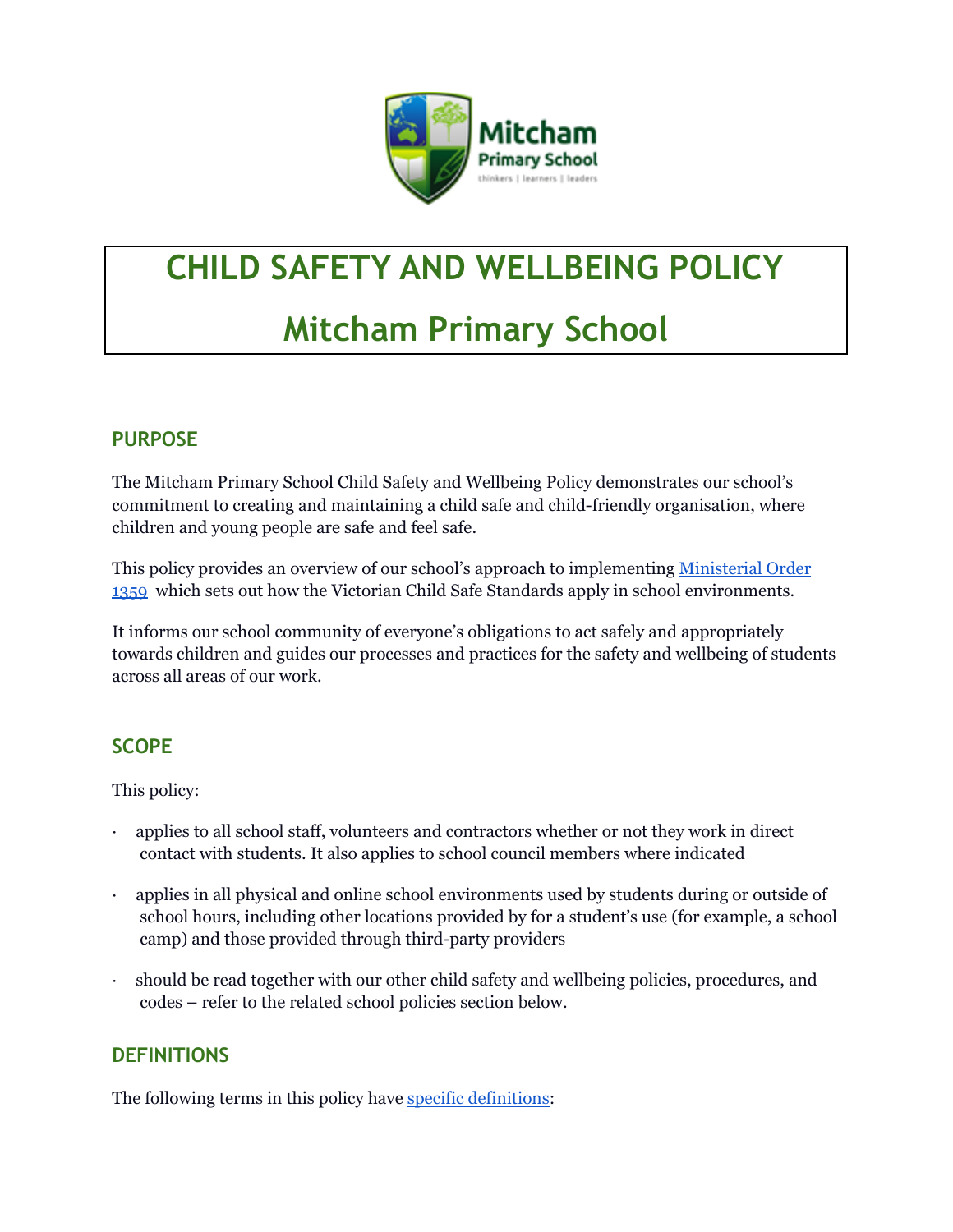- · child
- · child safety
- · child abuse
- · child-connected work
- · child-related work
- · school environment
- · school boarding environment
- · school staff
- · school boarding premises staff
- · school governing authority
- · school boarding premises governing authority
- · student
- · volunteer.

#### **STATEMENT OF COMMITMENT TO CHILD SAFETY**

Mitcham Primary School is a child safe organisation which welcomes all children, young people and their families.

We are committed to providing environments where our students are safe and feel safe, where their participation is valued, their views respected, and their voices are heard about decisions that affect their lives. Our child safe policies, strategies and practices are inclusive of the needs of all children and students.

We have no tolerance for child abuse and take proactive steps to identify and manage any risks of harm to students in our school environments.

We promote positive relationships between students and adults and between students and their peers. These relationships are based on trust and respect.

We take proactive steps to identify and manage any risk of harm to students in our school environment. When child safety concerns are raised or identified, we treat these seriously and respond promptly and thoroughly.

Particular attention is given to the child safety needs of Aboriginal students, those from culturally and linguistically diverse backgrounds, international students, students with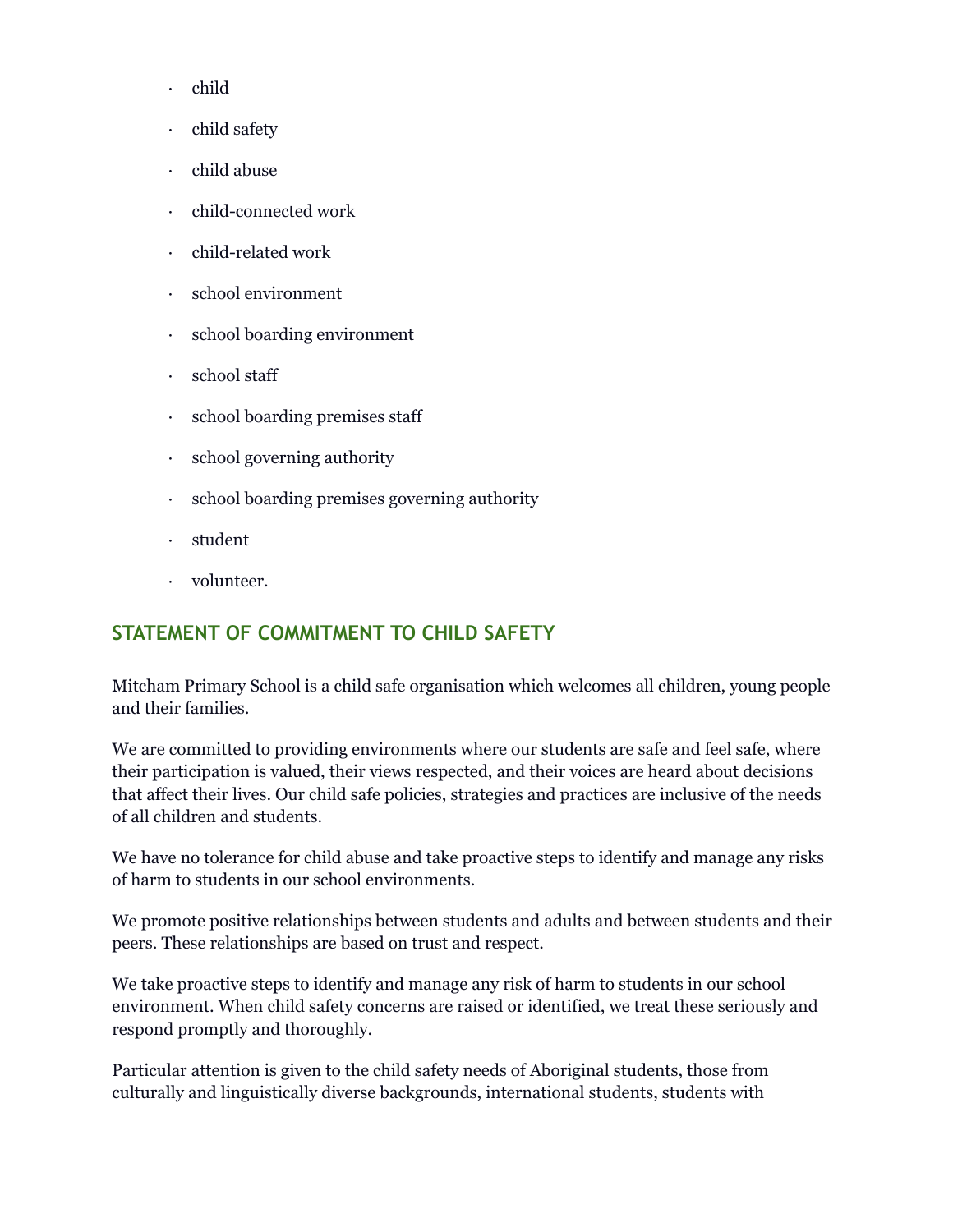disabilities, those unable to live at home, children and young people who identify as lesbian, gay, bisexual, trans and gender diverse, intersex and queer (LGBTIQ+) and other students experiencing risk or vulnerability. Inappropriate or harmful behaviour targeting students based on these or other characteristics, such as racism or homophobia, are not tolerated at our school, and any instances identified will be addressed with appropriate consequences.

Child safety is a shared responsibility. Every person involved in our school has an important role in promoting child safety and wellbeing and promptly raising any issues or concerns about a child's safety.

We are committed to regularly reviewing our child safe practices, and seeking input from our students, families, staff, and volunteers to inform our ongoing strategies.

### **ROLES AND RESPONSIBILITIES**

#### **School leadership team**

Our school leadership team (comprising the principal, assistant principal and team leaders) is responsible for ensuring that a strong child safe culture is created and maintained, and that policies and practices are effectively developed and implemented in accordance with Ministerial Order 1359.

Principals and assistant principals will:

- · ensure effective child safety and wellbeing governance, policies, procedures, codes and practices are in place and followed
- · model a child safe culture that facilitates the active participation of students, families and staff in promoting and improving child safety, cultural safety and wellbeing
- · enable inclusive practices where the diverse needs of all students are considered
- · reinforce high standards of respectful behaviour between students and adults, and between students
- · promote regular open discussion on child safety issues within the school community including at leadership team meetings, staff meetings and school council meetings
- facilitate regular professional learning for staff and volunteers (where appropriate) to build deeper understandings of child safety, cultural safety, student wellbeing and prevention of responding to abuse
- · create an environment where child safety complaints and concerns are readily raised, and no one is discouraged from reporting an allegation of child abuse to relevant authorities.

#### **School staff and volunteers**

All staff and volunteers will: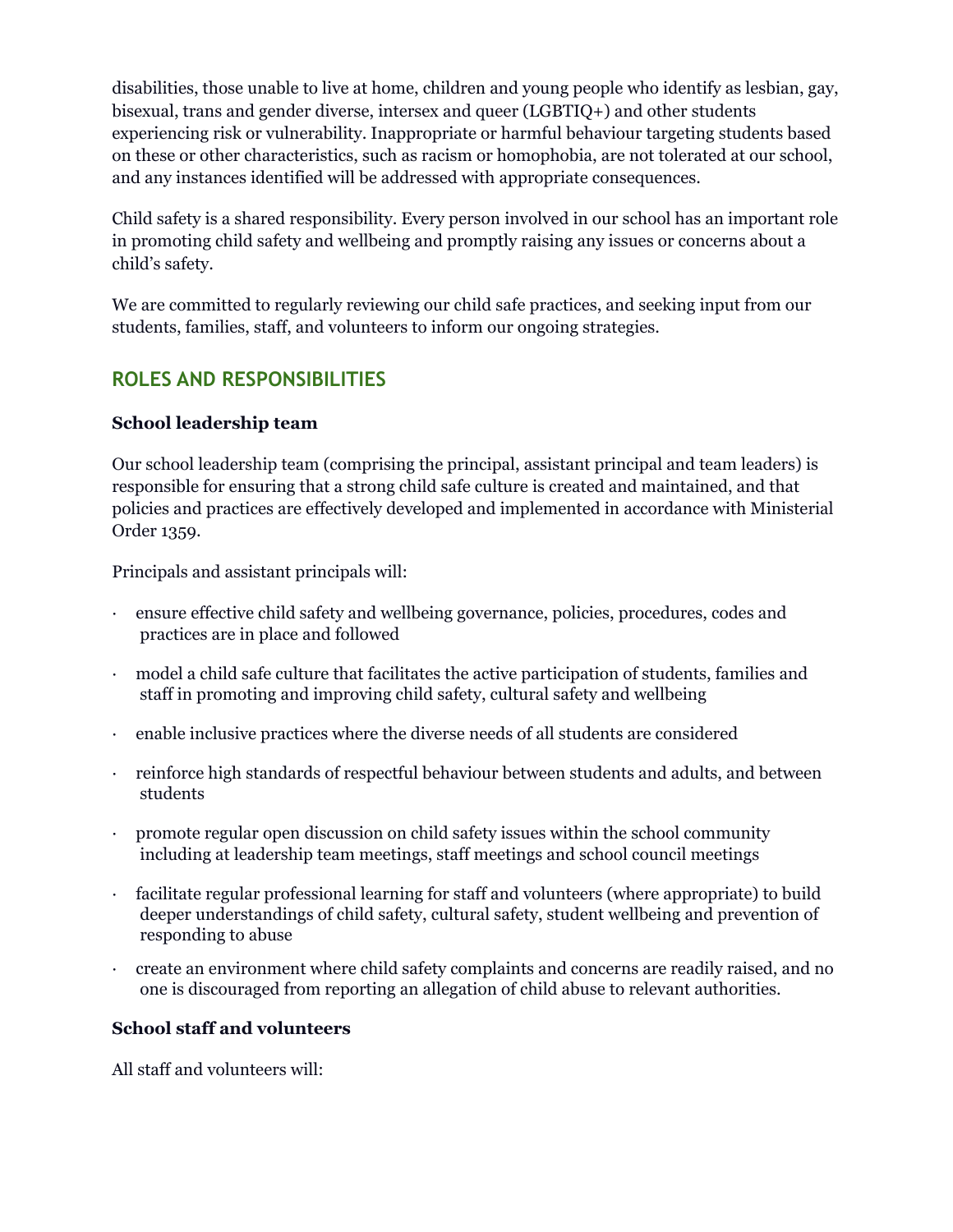- · participate in child safety and wellbeing induction and training provided by the school or the Department of Education and Training, and always follow the school's child safety and wellbeing policies and procedures
- act in accordance with our Child Safety Code of [Conduct](https://docs.google.com/document/d/1Oi9hzvS7l3kcEcSV7WzL3vO6Qiia52R18ZpszAMMn8g/edit?usp=sharing)
- identify and raise concerns about child safety issues in accordance with our Child [Safety](https://docs.google.com/document/d/1UdtWR7ipR3px1BP2xTdp8Hxu2kajqqm5FZw_0EZkHsA/edit?usp=sharing) [Responding](https://docs.google.com/document/d/1UdtWR7ipR3px1BP2xTdp8Hxu2kajqqm5FZw_0EZkHsA/edit?usp=sharing) and Reporting Obligations Policy and Procedures, including following the [Four](https://www.education.vic.gov.au/school/teachers/health/childprotection/Pages/report.aspx) Critical Actions for [Schools](https://www.education.vic.gov.au/school/teachers/health/childprotection/Pages/report.aspx)
- · ensure students' views are taken seriously and their voices are heard about decisions that affect their lives
- implement inclusive practices that respond to the diverse needs of students.

#### **School council**

In performing the functions and powers given to them under the *Education and Training Reform Act 2006*, school council members will:

- · champion and promote a child safe culture with the broader school community
- · ensure that child safety is a regular agenda item at school council meetings
- undertake annual training on child safety
- · approve updates to, and act in accordance with the Child Safety Code of Conduct to the extent that it applies to school council employees and members
- when hiring school council employees, ensure that selection, supervision, and management practices are child safe. At our school, school council employment duties are delegated to the principal who is bound by this policy.

#### **SPECIFIC STAFF CHILD SAFETY RESPONSIBILITIES**

Mitcham Primary School has nominated a child safety champion to support the principal to implement our child safety policies and practices, including staff and volunteer training.

The responsibilities of the child safety champion are outlined at [Guidance](https://www.vic.gov.au/guidance-child-safety-champions) for child safety [champions](https://www.vic.gov.au/guidance-child-safety-champions).

Our principal, assistant principal and child safety champion are the first point of contact for child safety concerns or queries and for coordinating responses to child safety incidents.

The child safety champion and the child safety team is responsible for monitoring the school's compliance with the Child Safety and Wellbeing Policy. Anyone in our school community should approach the child safety champion or a member of the child safety team if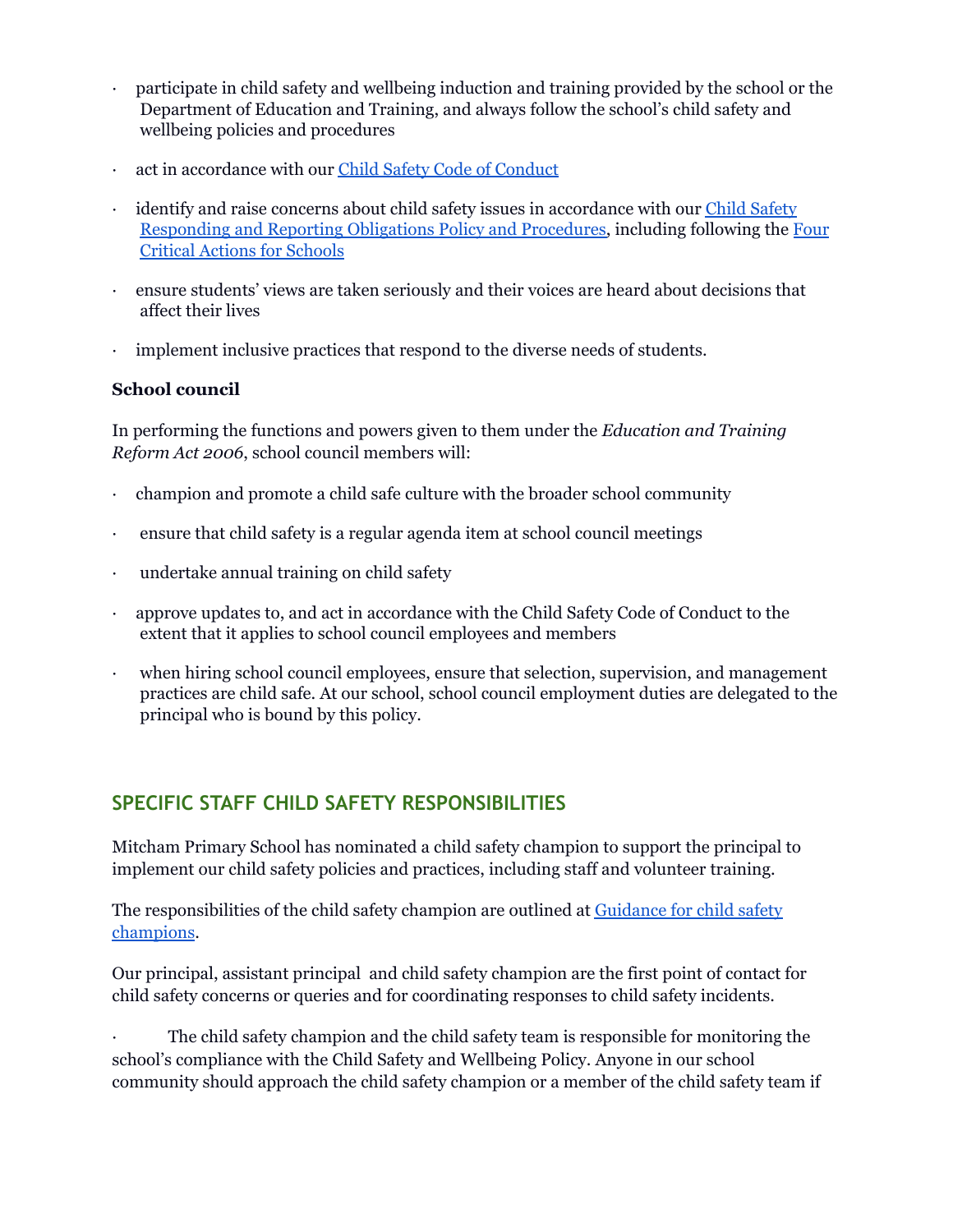they have any concerns about the school's compliance with the Child Safety and Wellbeing Policy.

The Principal is responsible for informing the school community about this policy, and making it publicly available

· Other specific roles and responsibilities are named in other child safety policies and procedures, including the Child Safety Code of Conduct, Child Safety Responding and Reporting Obligations (including Mandatory Reporting) Policy and Procedures, and Child Safety Risk Register.

Our school has also established a Child Safety and Wellbeing Team. The Child Safety and Wellbeing Team meet regularly to identify and respond to any ongoing matters related to child safety and wellbeing. They also monitor the Child Safety Risk Register.

# **CHILD SAFETY CODE OF CONDUCT**

Our Child Safety Code of Conduct sets the boundaries and expectations for appropriate behaviours between adults and students. It also clarifies behaviours that are not acceptable in our physical and online environments.

We ensure that students also know what is acceptable and what is not acceptable so that they can be clear and confident about what to expect from adults in the school.

The Child Safety Code of [Conduct](https://docs.google.com/document/d/1Oi9hzvS7l3kcEcSV7WzL3vO6Qiia52R18ZpszAMMn8g/edit?usp=sharing) also includes processes to report inappropriate behaviour.

#### **MANAGING RISKS TO CHILD SAFETY AND WELLBEING**

At our school we identify, assess and manage risks to child safety and wellbeing in our physical and online school environments. These risks are managed through our child safety and wellbeing policies, procedures and practices, and in our activity specific risk registers, such as those we develop for off-site overnight camps, adventure activities and facilities and services we contract through third party providers for student use.

Our Child Safety Risk Register is used to record any identified risks related to child abuse alongside actions in place to manage those risks. Our school leadership team will monitor and evaluate the effectiveness of the actions in the Child Safety Risk Register at least annually.

#### **ESTABLISHING A CULTURALLY SAFE ENVIRONMENT**

At Mitcham Primary School, we are committed to establishing an inclusive and culturally safe school where the strengths of Aboriginal culture, values and practices are respected.

We think about how every student can have a positive experience in a safe environment. For Aboriginal students, we recognise the link between Aboriginal culture, identity and safety and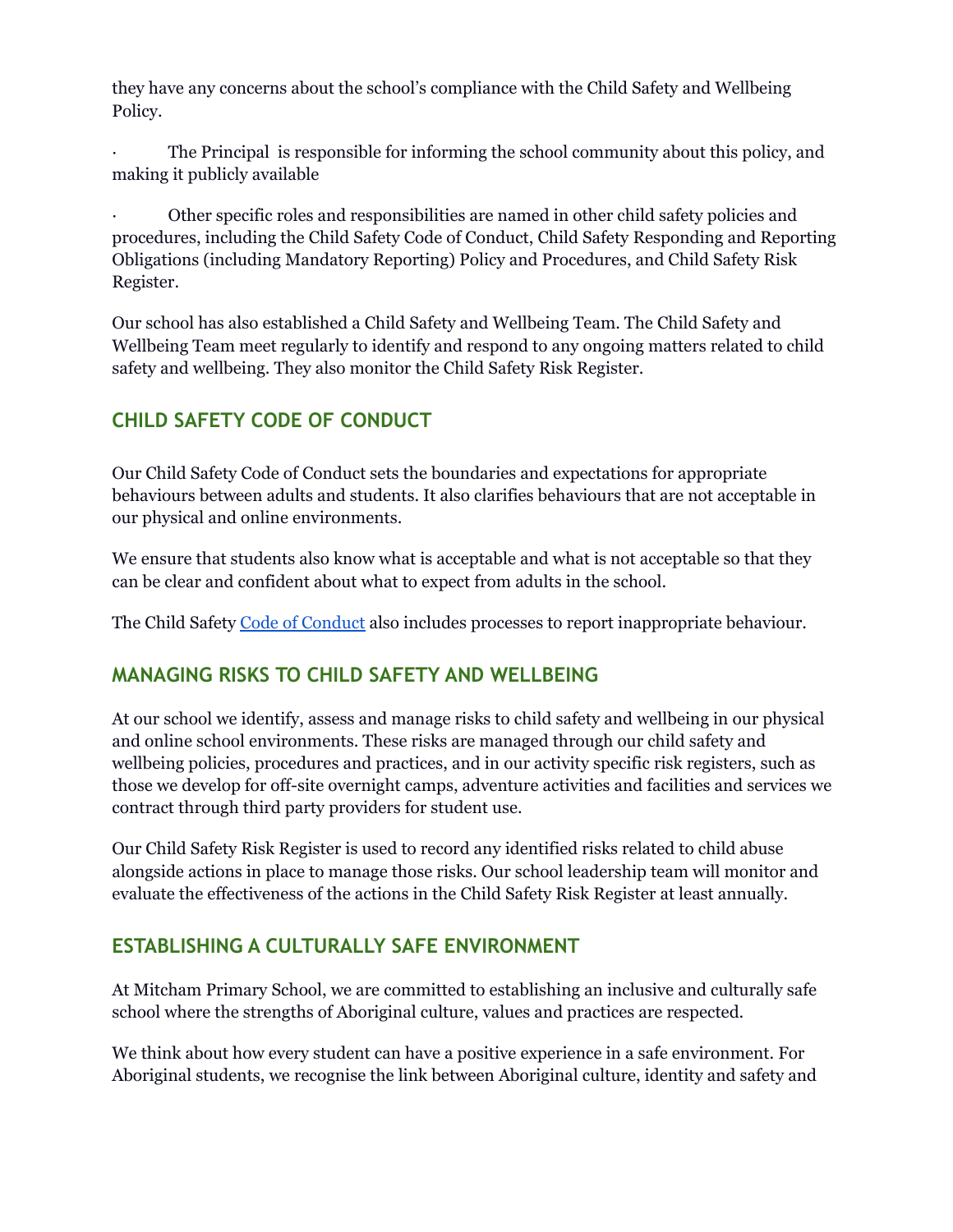actively create opportunities for Aboriginal students and the Aboriginal community to have a voice and presence in our school planning, policies, and activities.

We have developed the following strategies to promote cultural safety in our school community:

- At MPS students are encouraged and are able to express their culture and enjoy their cultural rights and it is encouraged and actively supported by staff, students and the school community.
- Strategies within the school educate members to understand the importance of Aboriginal culture to the wellbeing and safety of Aboriginal children and young people.
- Racism is not tolerated at MPS. Any instances of racism are addressed with appropriate consequences.
- MPS actively supports and facilitates participation and inclusion of all cultures and families.
- MPS creates a safe and inclusive environment for all children, young people and families. This is supported by our policies, systems and procedures**.**
- Our students are taught about Indigenous Australians and their culture. Each year our students acknowledge and celebrate Reconciliation week and NAIDOC week, as well as our Harmony Day celebrations.
- At our school assemblies, events and meeting our leaders, students and staff commence with an acknowledgement of country.
- Displays of Aboriginal culture are in all classrooms and across the school, to ensure our environment is culturally safe respecting and valuing the identities and experiences of Aboriginal children and young people.
- Our Indigenous Cross Curricular team promotes cross cultural learning though all areas of the curriculum.

# **STUDENT EMPOWERMENT**

To support child safety and wellbeing at Mitcham Primary School, we work to create an inclusive and supportive environment that encourages students and families to contribute to our child safety approach and understand their rights and their responsibilities.

Respectful relationships between students are reinforced and we encourage strong friendships and peer support in the school to ensure a sense of belonging through implementing our whole school approach to Respectful Relationships, our school values and our wellbeing programs.

We inform students of their rights through our whole school approach to Respectful Relationships and give them the skills and confidence to recognise unsafe situations with adults or other students and to speak up and act on concerns relating to themselves or their peers. We ensure our students know who to talk to if they are worried or feeling unsafe and we encourage them to share concerns with a trusted adult at any time.

When the school is gathering information in relation to a complaint about alleged misconduct or abuse of a child, we will listen to the complainant's account and take them seriously, check our understanding of the complaint, support the student and keep them (and their parents and carers, as appropriate) informed about progress.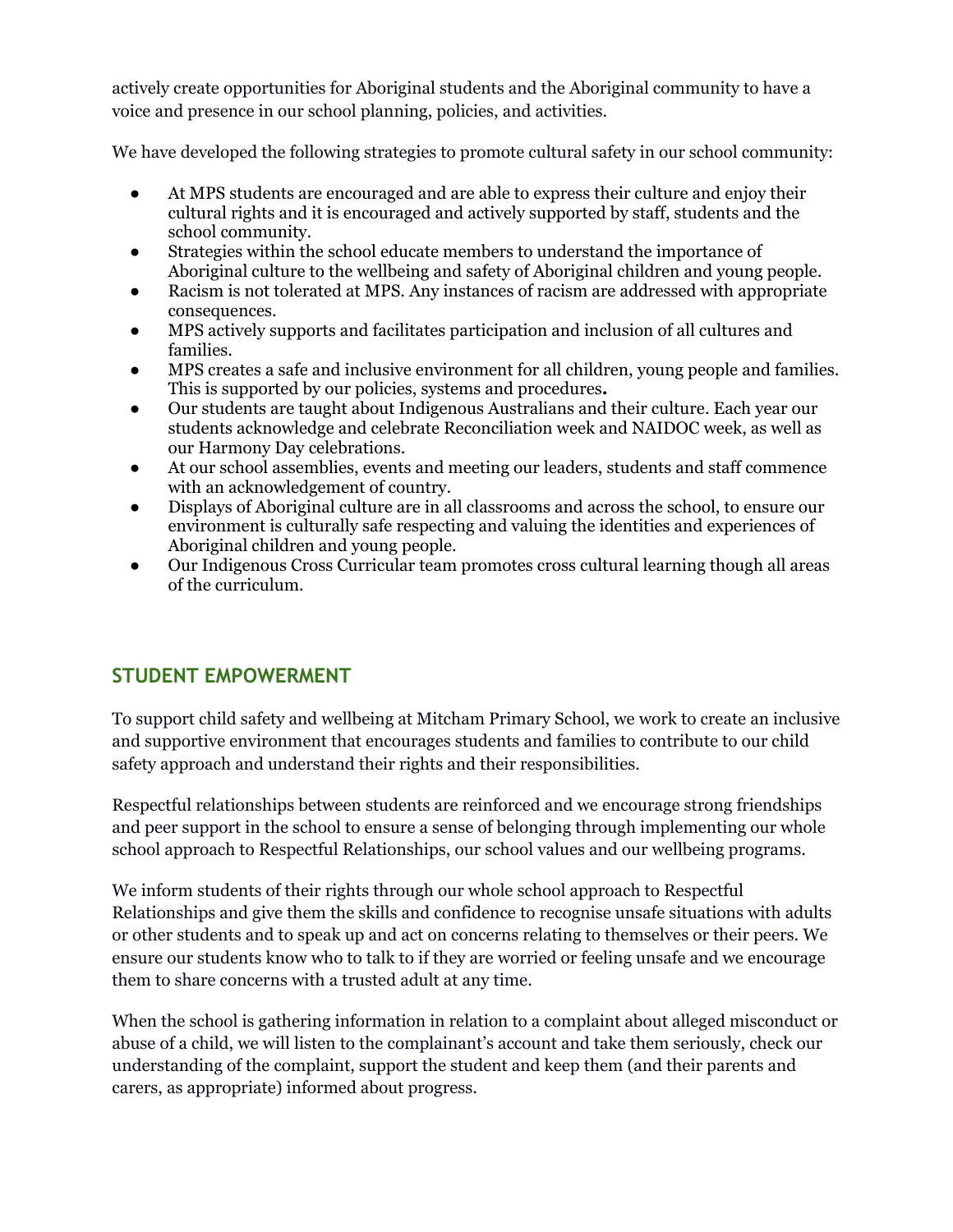#### **FAMILY ENGAGEMENT**

Our families and the school community have an important role in monitoring and promoting children's safety and wellbeing and helping children to raise any concerns.

To support family engagement, at Mitcham Primary School we are committed to providing families and community with accessible information about our school's child safe policies and practices and involving them in our approach to child safety and wellbeing.

We will create opportunities for families to have input into the development and review of our child safety policies and practices and encourage them to raise any concerns and ideas for improvement.

We do this by:

· seeking input from families and the community by communicating through the school website, newsletters and Compass.

- · seeking input from the school council, parent surveys and student meetings.
- · having dedicated agenda items related to child safety in our staff meetings.

· all of our child safety policies and procedures will be available for students and parents on our school website or in hard copy from the school office.

· Newsletters will inform families and the school community about any significant updates to our child safety policies or processes, and strategies or initiatives that we are taking to ensure student safety.

· PROTECT Child Safety posters will be displayed across the school

#### **DIVERSITY AND EQUITY**

As a child safe organisation, we celebrate the rich diversity of our students, families and community and promote respectful environments that are free from discrimination. Our focus is on wellbeing and growth for all.

We recognise that every child has unique skills, strengths and experiences to draw on.

We pay particular attention to individuals and groups of children and young people in our community with additional and specific needs. This includes tailoring our child safety strategies and supports to the needs of:

- · Aboriginal children and young people
- · children from culturally and linguistically diverse backgrounds
- · children and young people with disabilities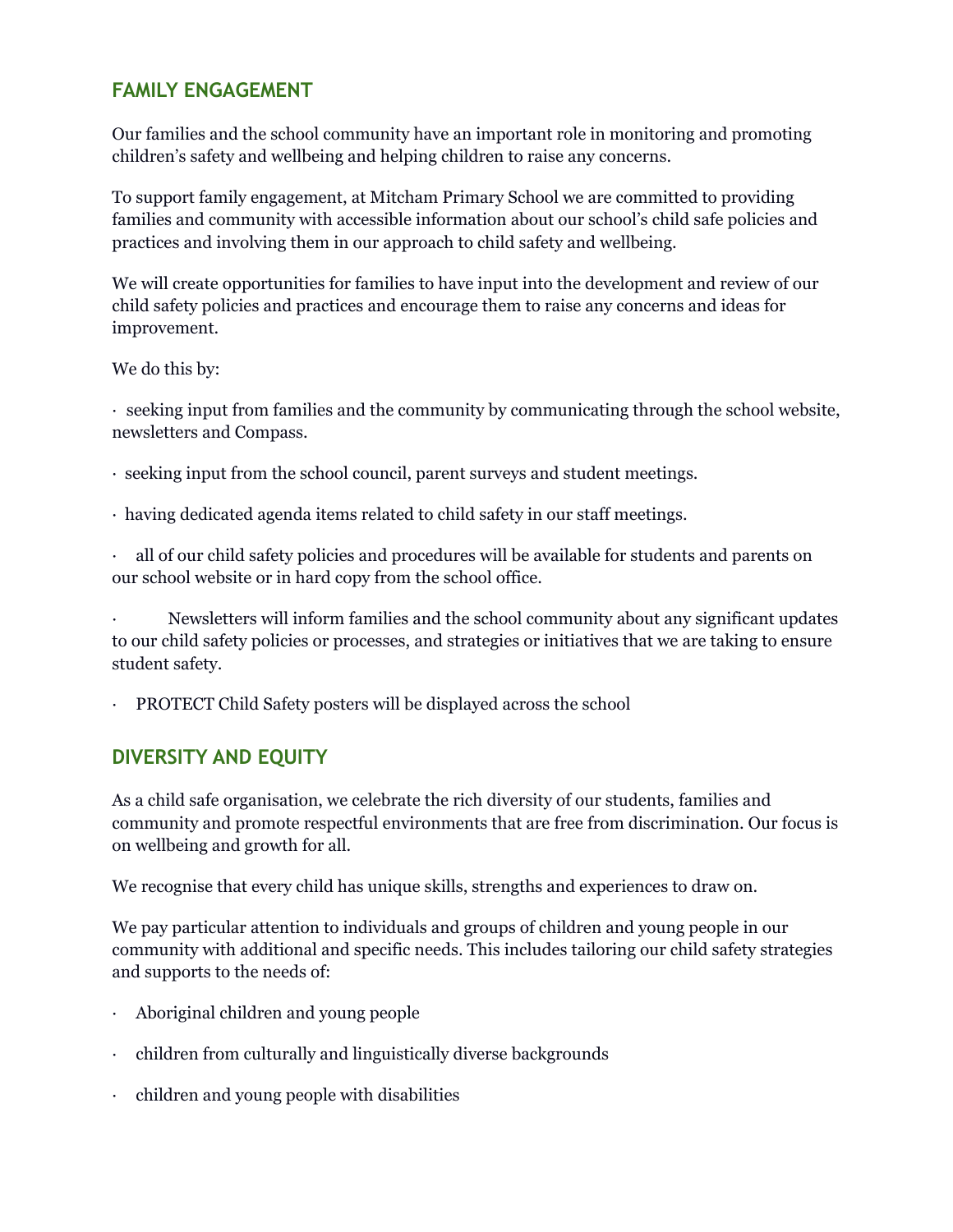- · children unable to live at home or impacted by family violence
- international students
- · children and young people who identify as LGBTIQ+.

Our Student Wellbeing and [Engagement](https://drive.google.com/file/d/1Eb1cb2puUM8RoajHMRhvex2lLvpuzdNO/view?usp=sharing) Policy provides more information about the measures we have in place to support diversity and equity.

### **SUITABLE STAFF AND VOLUNTEERS**

At Mitcham Primary School, we apply robust child safe recruitment, induction, training, and supervision practices to ensure that all staff, contractors, and volunteers are suitable to work with children.

#### **Staff recruitment**

When recruiting staff, we follow the Department of Education and Training's recruitment policies and guidelines, available on the Policy and Advisory Library (PAL) at:

- **[Recruitment](https://www2.education.vic.gov.au/pal/recruitment-schools/overview) in Schools**
- Suitability for [Employment](https://www2.education.vic.gov.au/pal/suitability-employment-checks/overview) Checks
- School Council [Employment](https://www2.education.vic.gov.au/pal/school-council-employment/overview)
- Contractor OHS [Management](https://www2.education.vic.gov.au/pal/contractor-ohs-management/policy).

When engaging staff to perform child-related work, we:

- sight, verify and record the person's Working with Children clearance or equivalent background check such as a Victorian teaching registration
- collect and record:
	- o proof of the person's identity and any professional or other qualifications
	- o the person's history of working with children
	- o references that address suitability for the job and working with children.
	- o references that address suitability for the job and working with children.

#### **Staff induction**

All newly appointed staff will be expected to participate in our child safety and wellbeing induction program. The program will include a focus on:

· the Child Safety and Wellbeing Policy (this document)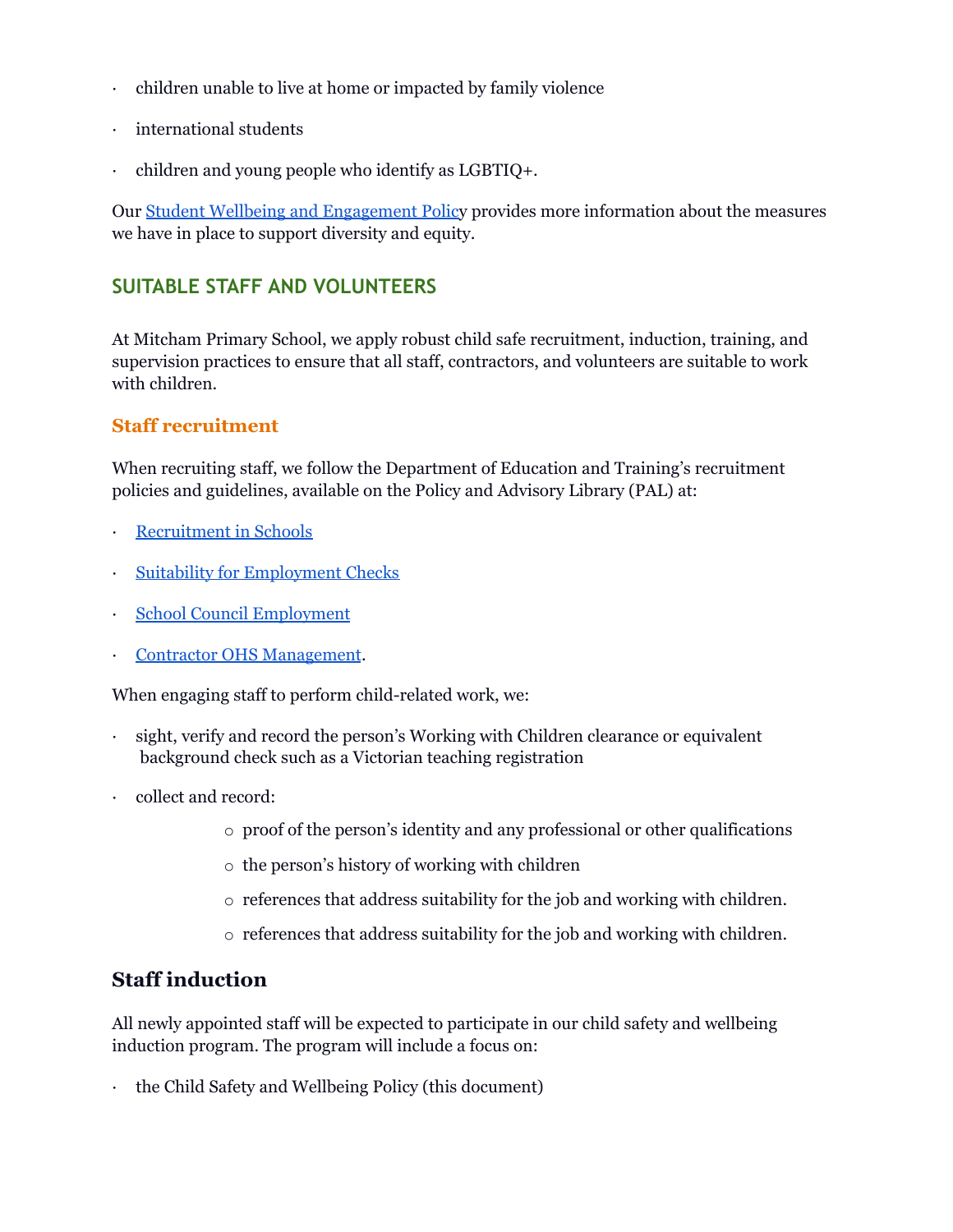- · the Child Safety Code of Conduct
- · the Child Safety Responding and Reporting Obligations (including Mandatory Reporting) Policy and Procedures and
- any other child safety and wellbeing information that school leadership considers appropriate to the nature of the role.

#### **Ongoing supervision and management of staff**

All staff engaged in child-connected work will be supervised appropriately to ensure that their behaviour towards children is safe and appropriate.

Staff will be monitored and assessed to ensure their continuing suitability for child-connected work. This will be done by all staff completing yearly performance reviews.

Inappropriate behaviour towards children and young people will be managed swiftly and in accordance with our school and department policies and our legal obligations. Child safety and wellbeing will be paramount.

#### **Suitability of volunteers**

All volunteers are required to comply with our [Volunteers](https://drive.google.com/file/d/1oI5JT1rwrgr_z4lL7Djffn4RjU_m1ViX/view?usp=sharing) Policy, which describes how we assess the suitability of prospective volunteers and outlines expectations in relation to child safety and wellbeing induction and training, and supervision and management.

#### **CHILD SAFETY KNOWLEDGE, SKILLS AND AWARENESS**

Ongoing training and education are essential to ensuring that staff understand their roles and responsibilities and develop their capacity to effectively address child safety and wellbeing matters.

In addition to the child safety and wellbeing induction, our staff will participate in a range of training and professional learning to equip them with the skills and knowledge necessary to maintain a child safe environment.

Staff child safety and wellbeing training will be delivered at least annually and will include guidance on:

- · our school's child safety and wellbeing policies, procedures, codes, and practices
- · completing the Protecting Children Mandatory Reporting and Other Legal [Obligations](http://elearn.com.au/det/protectingchildren/) online module annually
- · recognising indicators of child harm including harm caused by other children and students
- · responding effectively to issues of child safety and wellbeing and supporting colleagues who disclose harm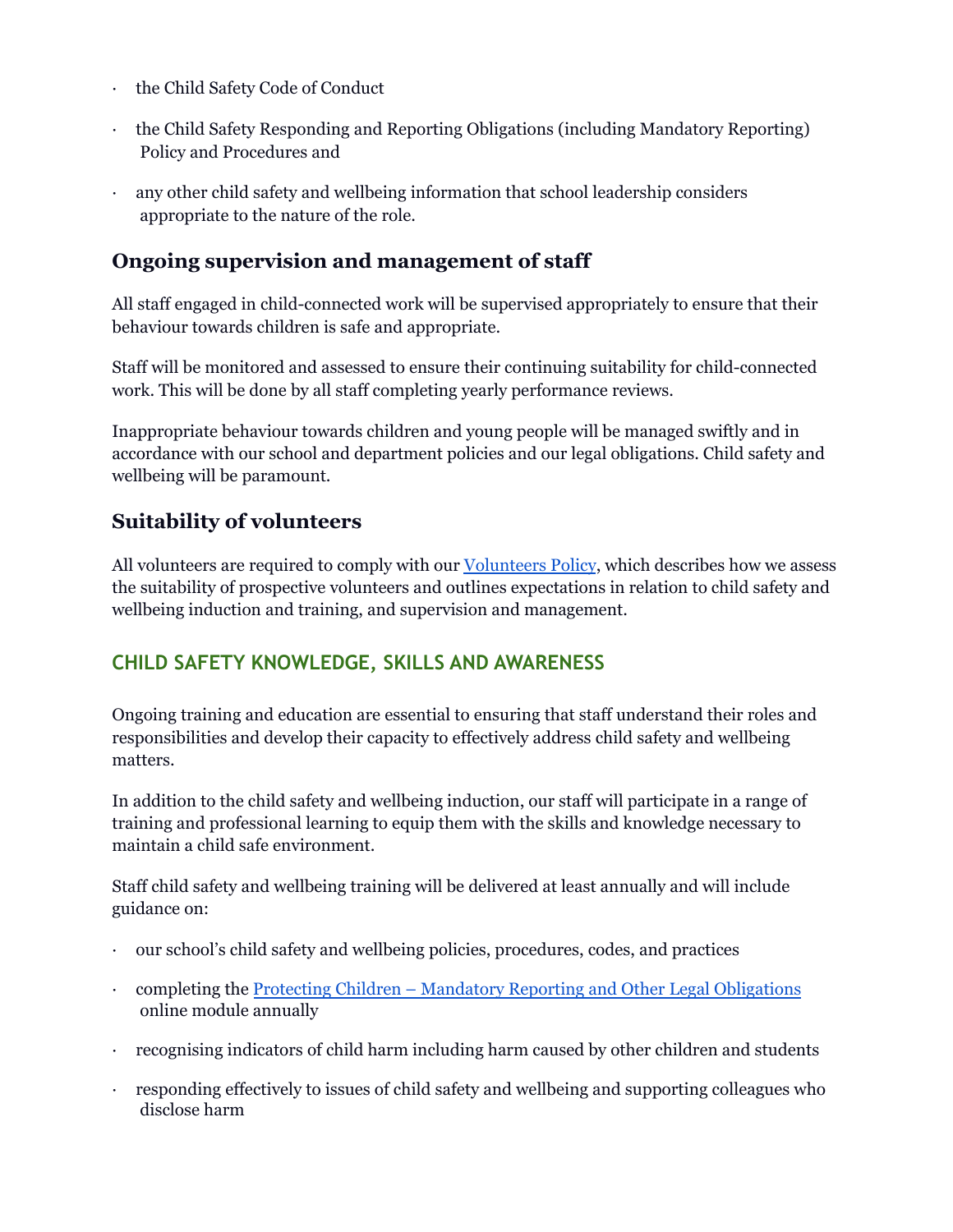- how to build culturally safe environments for children and students
- · information sharing and recordkeeping obligations
- how to identify and mitigate child safety and wellbeing risks in the school environment.

Other professional learning and training on child safety and wellbeing, for example, training for our volunteers, will be tailored to specific roles and responsibilities and any identified or emerging needs or issues.

# **School council training and education**

To ensure our school council is equipped with the knowledge required to make decisions in the best interests of student safety and wellbeing, and to identify and mitigate child safety and wellbeing risks in our school environment, the council is trained at least annually. Training includes guidance on:

- · individual and collective obligations and responsibilities for implementing the Child Safe Standards and managing the risk of child abuse
- · child safety and wellbeing risks in our school environment
- · Mitcham Primary School child safety and wellbeing policies, procedures, codes and practices

### **COMPLAINTS AND REPORTING PROCESSES**

Mitcham Primary School fosters a culture that encourages staff, volunteers, students, parents, and the school community to raise concerns and complaints. This makes it more difficult for breaches of the code of conduct, misconduct or abuse to occur and remain hidden.

We have clear pathways for raising complaints and concerns and responding and this is documented in our school's [Complaint](https://drive.google.com/file/d/1M9waM83NTevpcIC9-cwUe3TzMrC-TTIR/view?usp=sharing) Policy.

If there is an incident, disclosure, allegation or suspicion of child abuse, all staff and volunteers (including school council employees and homestay providers) must follow our Child [Safety](https://docs.google.com/document/d/1UdtWR7ipR3px1BP2xTdp8Hxu2kajqqm5FZw_0EZkHsA/edit?usp=sharing) [Responding](https://docs.google.com/document/d/1UdtWR7ipR3px1BP2xTdp8Hxu2kajqqm5FZw_0EZkHsA/edit?usp=sharing) and Reporting Obligations Policy and Procedures. Our policy and procedures address complaints and concerns of child abuse made by or in relation to a child or student, school staff, volunteers, contractors, service providers, visitors or any other person while connected to the school.

As soon as any immediate health and safety concerns are addressed, and relevant school staff have been informed, we will ensure our school follows:

- · the Four Critical [Actions](https://www.education.vic.gov.au/Documents/about/programs/health/protect/FourCriticalActions_ChildAbuse.pdf) for complaints and concerns relating to adult behaviour towards a child
- the Four Critical Actions: Student Sexual [Offending](https://www.education.vic.gov.au/school/teachers/health/childprotection/Pages/stusexual.aspx) for complaints and concerns relating to student sexual offending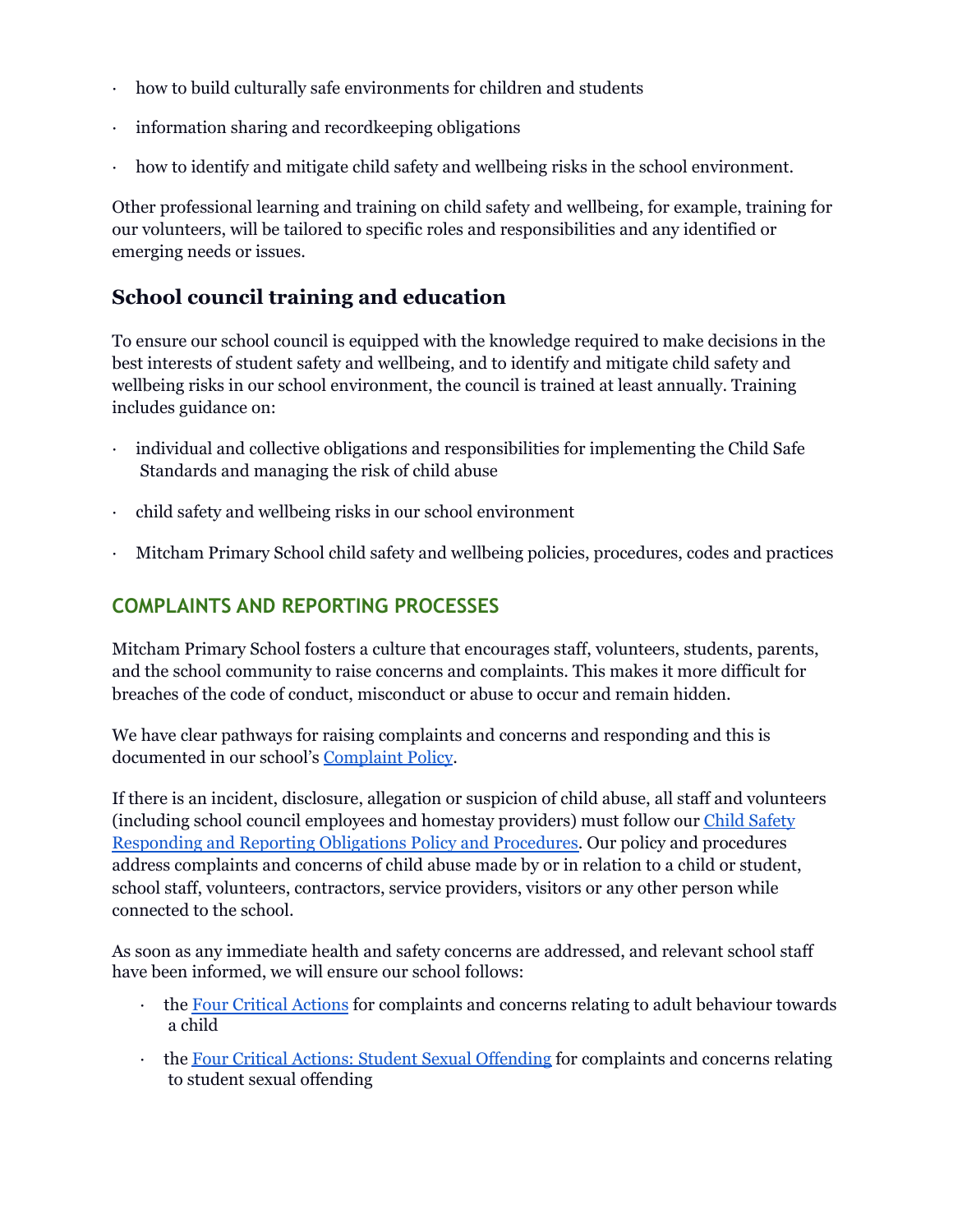Our Student Wellbeing and [Engagement](https://drive.google.com/file/d/1Eb1cb2puUM8RoajHMRhvex2lLvpuzdNO/view?usp=sharing) Policy and Bullying [Prevention](https://drive.google.com/file/d/1-7DN4GTho7mtwsKa8YcA9NG44dujtGf5/view?usp=sharing) Policy cover complaints and concerns relating to student physical violence or other harmful behaviours.

#### **COMMUNICATIONS**

Mitcham Primary School is committed to communicating our child safety strategies to the school community through:

- · ensuring that key child safety and wellbeing policies are available on our website including the Child Safety and Wellbeing Policy (this document), Child Safety Code of Conduct, and the Child Safety Responding and Reporting Obligations (including Mandatory Reporting) Policy and Procedure
- · displaying PROTECT posters around the school
- updates in our school newsletter and on Compass
- · ensuring that child safety is a regular agenda item at school leadership meetings, staff meetings and school council meetings.

#### **PRIVACY AND INFORMATION SHARING**

Mitcham Primary School collects, uses, and discloses information about children and their families in accordance with Victorian privacy laws, and other relevant laws. For information on how our school collects, uses and discloses information refer to: [Schools'](https://www.education.vic.gov.au/Pages/schoolsprivacypolicy.aspx) Privacy Policy.

#### **RECORDS MANAGEMENT**

We acknowledge that good records management practices are a critical element of child safety and wellbeing and manage our records in accordance with the Department of Education and Training's policy: Records [Management](https://www2.education.vic.gov.au/pal/records-management/policy) – School Records

# **REVIEW OF CHILD SAFETY PRACTICES**

At Mitcham Primary School, we have established processes for the review and ongoing improvement of our child safe policies, procedures, and practices.

We will:

- review and improve our policy every 2 years or after any significant child safety incident
- · analyse any complaints, concerns, and safety incidents to improve policy and practice

· act with transparency and share pertinent learnings and review outcomes with school staff and our school community.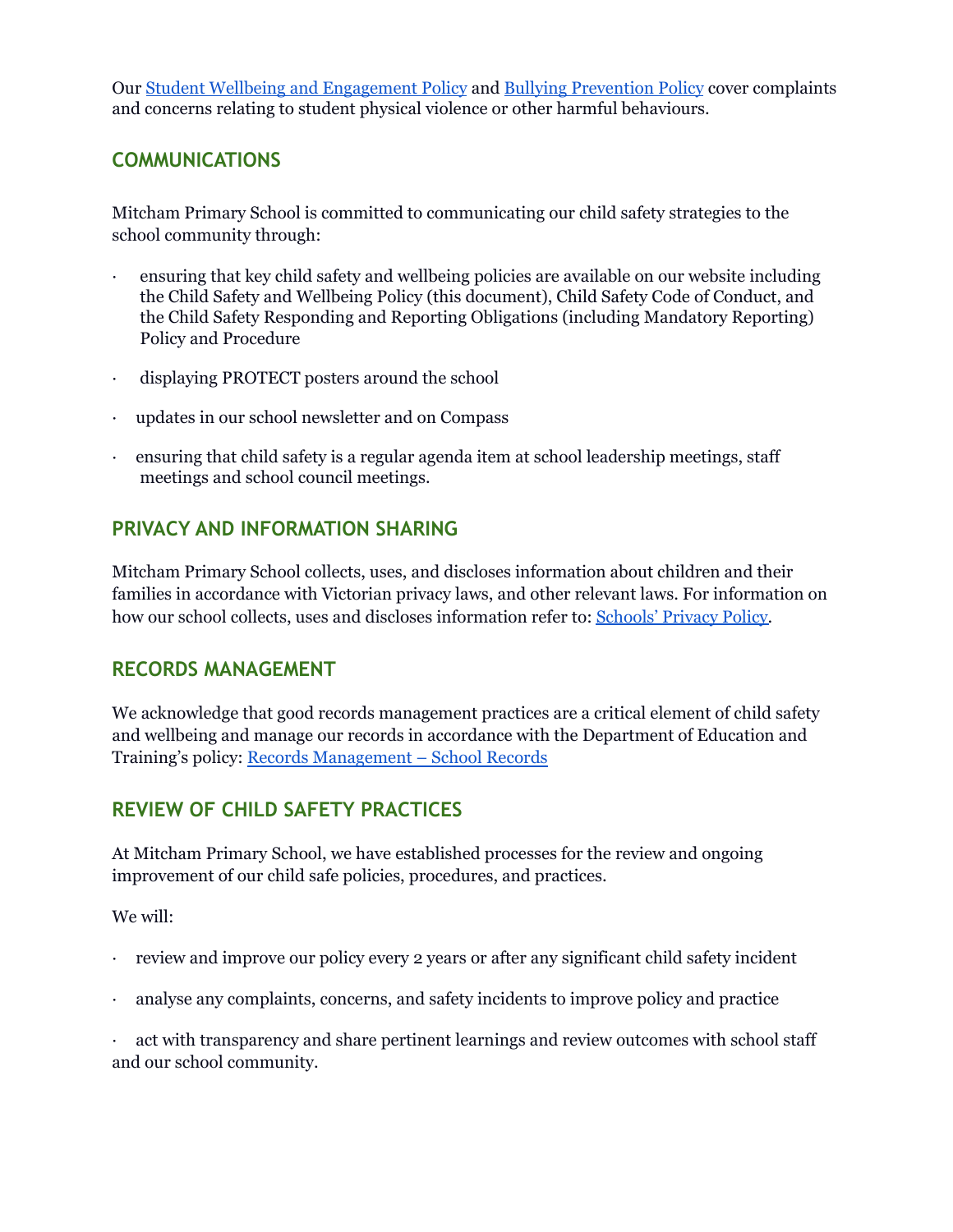### **RELATED POLICIES AND PROCEDURES**

This Child Safety and Wellbeing Policy is to be read in conjunction with other related school policies, procedures, and codes. These include our:

- **Bullying [Prevention](https://drive.google.com/file/d/1-7DN4GTho7mtwsKa8YcA9NG44dujtGf5/view?usp=sharing) Policy**
- · Child Safety [Responding](https://docs.google.com/document/d/1UdtWR7ipR3px1BP2xTdp8Hxu2kajqqm5FZw_0EZkHsA/edit?usp=sharing) and Reporting Obligations Policy and Procedures
- Child Safety Code of [Conduct](https://docs.google.com/document/d/1Oi9hzvS7l3kcEcSV7WzL3vO6Qiia52R18ZpszAMMn8g/edit?usp=sharing)
- [Complaints](https://drive.google.com/file/d/1M9waM83NTevpcIC9-cwUe3TzMrC-TTIR/view?usp=sharing) Policy
- · Digital [Learning](https://drive.google.com/file/d/1YtrJCzwunwH0yiPeJ_du8HSfFvUFqqe7/view?usp=sharing) Policy
- **[Inclusion](https://drive.google.com/file/d/1GYJsG7A08Iskki7vmGxTEVUJCyNS3iPQ/view?usp=sharing) and Diversity Policy**
- Student Wellbeing and [Engagement](https://drive.google.com/file/d/1Eb1cb2puUM8RoajHMRhvex2lLvpuzdNO/view?usp=sharing) Policy
- **[Visitors](https://drive.google.com/file/d/1Kw5b0mKZ0eciEvPW770qeEHudYVi-9cm/view?usp=sharing) Policy**
- **[Volunteers](https://drive.google.com/file/d/1oI5JT1rwrgr_z4lL7Djffn4RjU_m1ViX/view?usp=sharing) Policy**

### **Related Department of Education and Training policies**

- **Bullying [Prevention](https://www2.education.vic.gov.au/pal/bullying-prevention-response/policy) and Response Policy**
- · Child and Family Violence [Information](https://www2.education.vic.gov.au/pal/information-sharing-schemes/policy) Sharing Schemes
- **[Complaints](https://www2.education.vic.gov.au/pal/complaints/policy) Policy**
- **Contractor OHS [Management](https://www2.education.vic.gov.au/pal/contractor-ohs-management/policy) Policy**
- · Digital [Learning](https://www2.education.vic.gov.au/pal/digital-learning/policy) in Schools Policy
- **Family [Violence](https://www2.education.vic.gov.au/pal/family-violence-support/policy) Support**
- · Protecting Children: Reporting [Obligations](https://www2.education.vic.gov.au/pal/protecting-children/policy) Policy
- Policy and Guidelines for [Recruitment](https://www2.education.vic.gov.au/pal/recruitment-schools/policy-and-guidelines) in Schools
- **[Reportable](https://www2.education.vic.gov.au/pal/reportable-conduct-scheme/policy) Conduct Policy**
- · Student Wellbeing and [Engagement](https://www2.education.vic.gov.au/pal/student-engagement/policy) Policy
- [Supervision](https://www2.education.vic.gov.au/pal/supervision-students/policy) of Students Policy
- · [Visitors](https://www2.education.vic.gov.au/pal/visitors/policy) in Schools Policy
- · [Volunteers](https://www2.education.vic.gov.au/pal/volunteers/policy) in Schools Policy